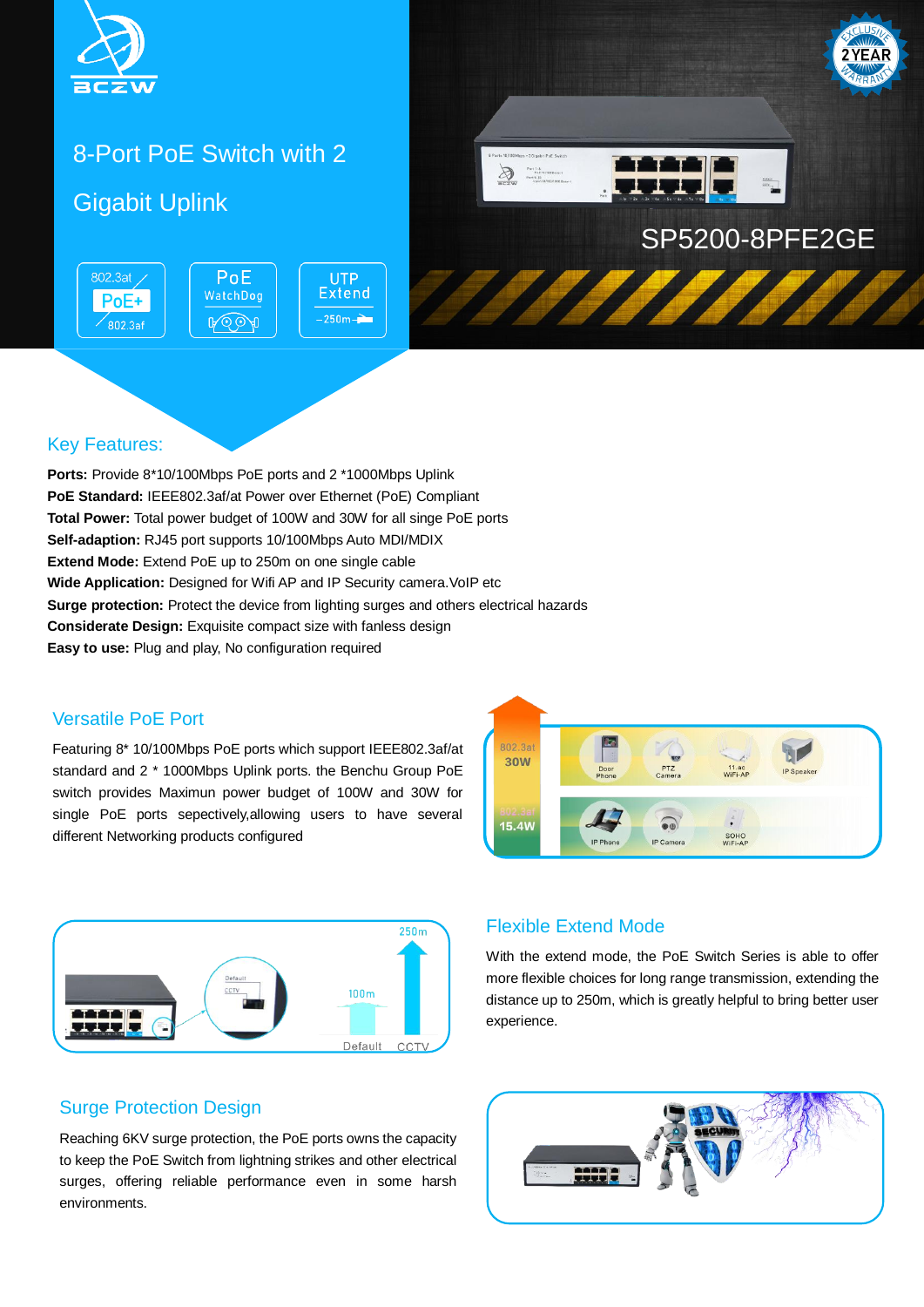8-Port PoE Switch with 2 Gigabit Uplink

## Technical Datasheet

| <b>Model</b>                             | <b>SP5200-8PFE2GE</b>                                         |         |
|------------------------------------------|---------------------------------------------------------------|---------|
| <b>Hardware Specifications</b>           |                                                               |         |
| <b>Network Connector</b>                 | 8 10/100BASE-T RJ45 auto MDI/MDIX ports                       |         |
|                                          | 2 10/100/1000BASE-T RJ45 auto MDI/MDIX ports                  |         |
| PoE Port                                 | 8 10/100Mbps POE PSE port                                     |         |
| <b>LED</b> indicators                    | Power Indicator: PWR(green).                                  |         |
|                                          | Network Indicator: Link(yellow)                               |         |
|                                          | PoE Working Indicator: PoE(green)                             |         |
| Switch Architecture                      | Store and Forward                                             |         |
| <b>Transmission model</b>                | IEEE802.3X full-duplex and Backpressure half-duplex           |         |
|                                          | Backplane bandwidth                                           | 7.6Gbps |
| Switch Performance                       | Packet forwarding rate                                        | 4.2Mpps |
|                                          | MAC address                                                   | 4k      |
| Power requirement                        | AC100-240V 50/60Hz                                            |         |
| <b>ESD Protection</b>                    | 6KV ESD                                                       |         |
| Dimension(WxDxH)                         | 202mm x 104mm x 44.5mm(7.95in x 4.09in x 1.75in)              |         |
| Weight                                   | $0.82$ Kg                                                     |         |
| Power over Ethernet (PoE) Specifications |                                                               |         |
|                                          |                                                               |         |
|                                          | IEEE802.3i 10 BASE-T                                          |         |
|                                          | IEEE802.3u 100 BASE-TX                                        |         |
|                                          | IEEE 802.3ab Gigabit 1000BASE-T                               |         |
| Network standard                         | IEEE802.3x Flow Control                                       |         |
|                                          | IEEE802.3af Power over Ethernet                               |         |
|                                          | IEEE802.3at Power over Ethernet                               |         |
|                                          | IEEE802.3az EEE                                               |         |
|                                          | IEEE 802.3af Power over Ethernet/PSE                          |         |
| PoE Standard                             | IEEE 802.3at Power over Ethernet Plus/PSE                     |         |
| PoE Supply Type                          | $1/2(+)$ , $3/6(-)$ End-span                                  |         |
|                                          | Per Port 52V DC, 300mA. max. 15.4 watts (IEEE 802.3af)        |         |
| PoE Power Output                         | Per Port 52V DC, 600mA. max. 30 watts (IEEE 802.3at)          |         |
| PoE Power budget                         | 120W                                                          |         |
| Environment                              |                                                               |         |
| Safety                                   | FCC Part15 Class A, CE. RoHs                                  |         |
| Environment specification                | Operating temperature: -20°C~55°C, operating humidity: 5%~95% |         |